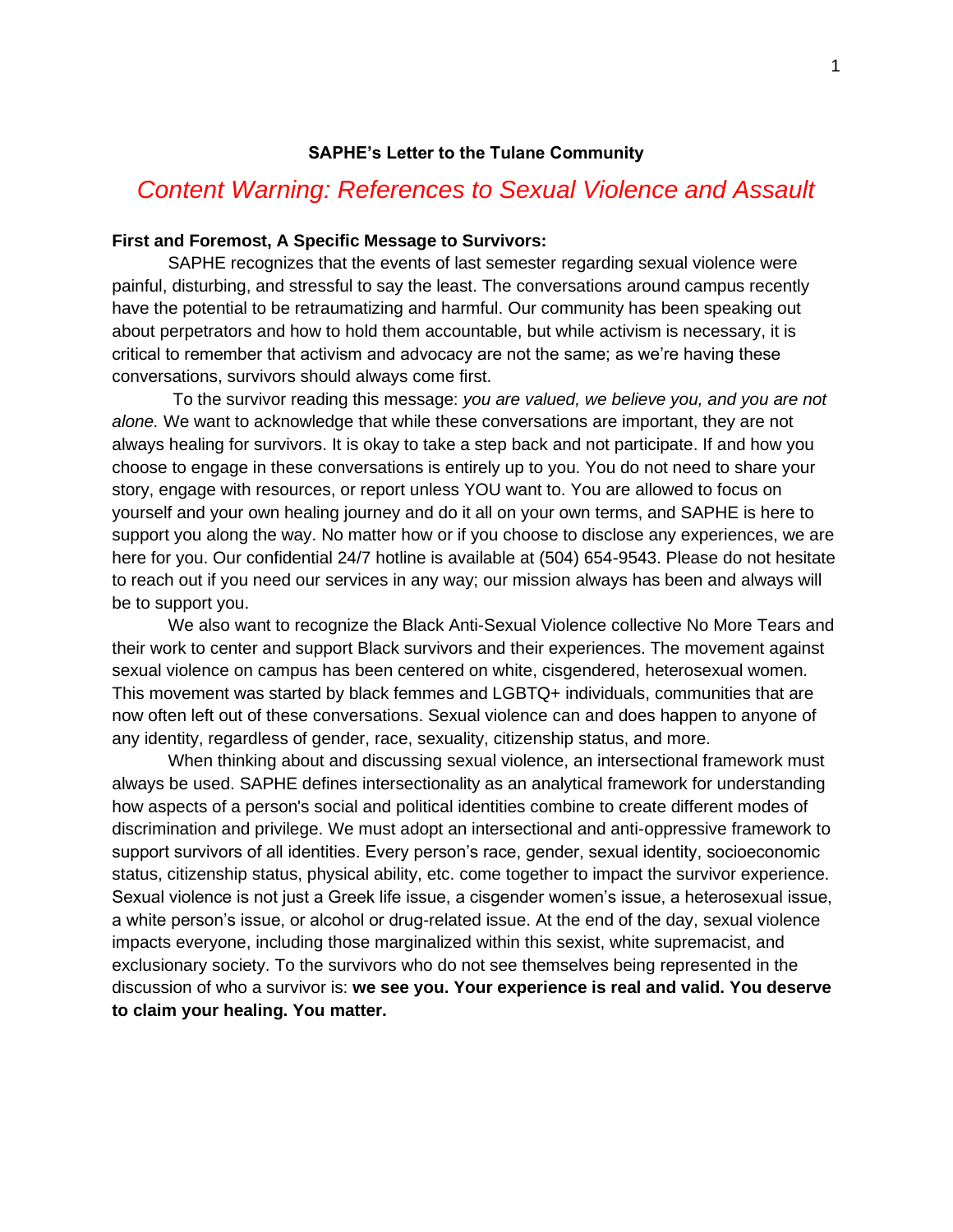#### **Who is SAPHE; What have we been doing; How we work**

If you are not already aware, SAPHE is a group of Tulane students who are dedicated to supporting survivors of sexual violence and addressing rape culture at Tulane. The purpose of SAPHE is to provide resources and support to the Tulane community through a peer-run 24/7 hotline, while also working to dismantle rape culture on campus through workshops, events, first-year orientation, and outreach. SAPHE members are trained in inclusive, trauma-informed care and empathetic listening and are equipped to provide support and resources to any person in the Tulane community.

Tulane students can call the SAPHE hotline when they would like to unpack experiences with sexual violence and to seek out resources to further address their needs. Callers can be anyone affected by sexual violence: survivors themselves, friends or family of survivors, witnesses to sexual violence, etc. **No call is too small**. We are only a survivor-centered resource and don't serve as a hotline for perpetrators or accused perpetrators. SAPHE members are trained to provide support and resources to any person who might need them. Additionally, SAPHE is a HIPAA-certified, confidential resource and your advocate will not share any of your personal information unless it's in extreme and rare circumstances (i.e. a health or safety emergency).

SAPHE's first priority is to be student advocates within campus. Our time, energy, and resources are spent doing what we can to best prevent further violence and support survivors. **We are disheartened that the resources we have shared have not always been adequate and survivor-centered. SAPHE continuously reviews the resources that we share and we will be looking into additional resources that are more survivor-centered in order to better serve our community***.* We are always looking to hold ourselves accountable as an organization. Please do not hesitate to fill out [this feedback form](https://docs.google.com/forms/d/e/1FAIpQLSfC5khCBajhuC_ZjC5ajFnuJHXsLM9fVPXDwXfQXULQCzQ1Gw/viewform?fbclid=IwAR0KgW3S3h2vKyh5OavKh6FTDb7O1F1K2sVd0xe4DlcWhOMcrQL7FK2h0c8) for any comments or suggestions on how SAPHE can improve our services for survivors and peers.

#### **How to Support Survivors of SA:**

There is no "right thing to say" when a survivor discloses their experience to you. However, continued education and practicing empathetic listening can provide support to your peers and help the ones you love feel heard and validated.

Let's break it down step by step for how to support a friend:

- I. First: Listen and hold your questions. It is not your job to investigate, uncover all the facts, or ask for more information than they want to share. Let your friend lead the conversation and focus on being a good listener.
- II. Second: believe your friend and let them know that you are glad they shared with you. You cannot help your friend if you do not believe that they have been hurt. So, start by believing.
- III. Third, reassure your friend that this is not their fault. Saying things like "this is not your fault" or "you didn't deserve this," can help to validate your friend's experience and know you are safe to share with. Self-blame and self-doubt are common reactions of victims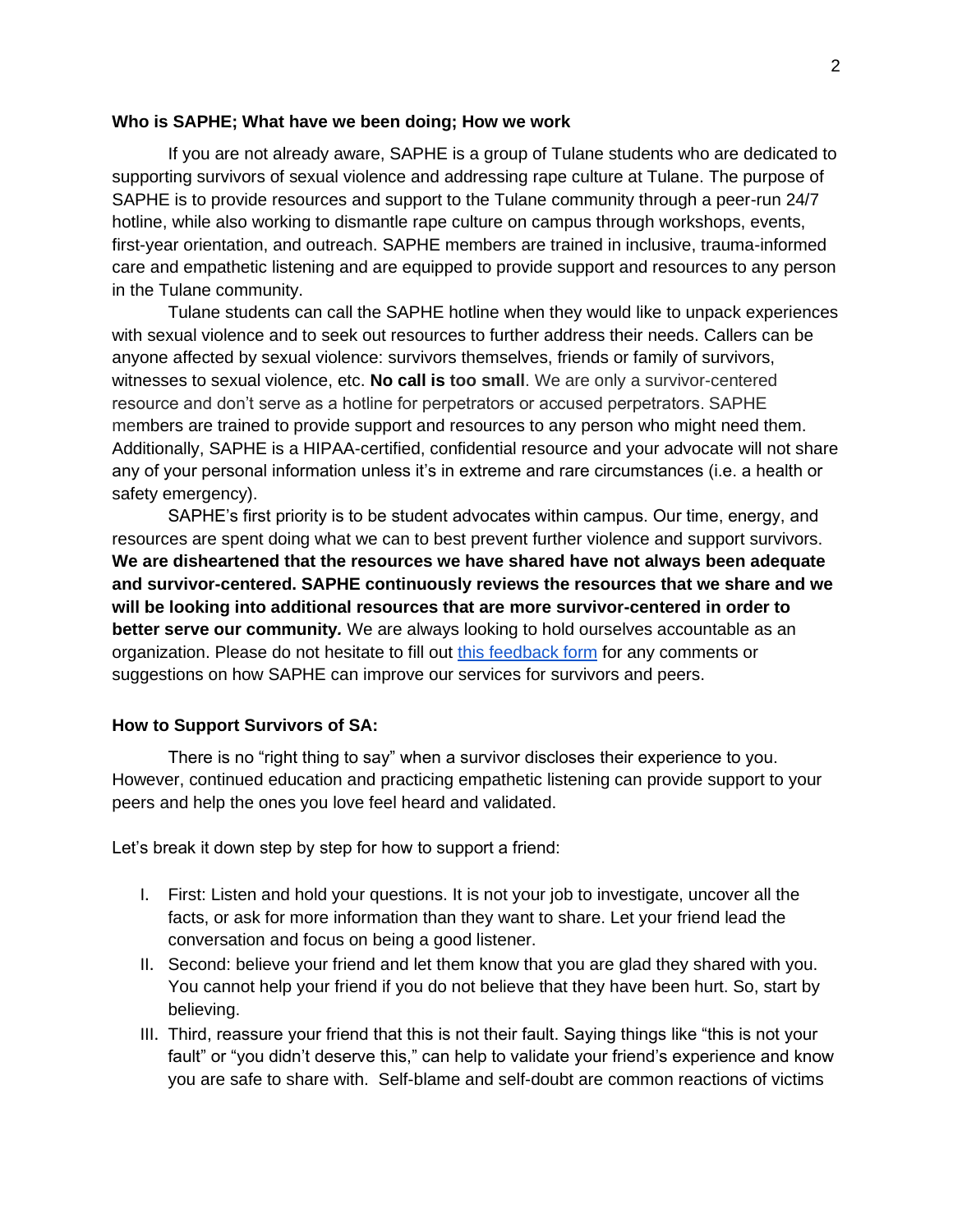of sexual violence but it is NEVER someone's fault- no one ever deserves to be sexually assaulted.

IV. Lastly, offer resources--*if they are asked for--*but do not force them! Your friend is going to need support and there are a lot of resources on and off-campus that can provide that. Below, we will give you a slide with some of the main ones at Tulane and offcampus ones.

# **How Should You Talk about SA?**

As advocates, it has been encouraging to see an increase in awareness and commitment to ending sexual violence. We would like to offer some suggestions for how to structure these conversations because they can often be emotionally difficult and overwhelming.

- **Take note of your physical environment when discussing sexual assault.** You never know when a survivor could be listening to your conversation. Be cautious of the terms you use and the level of your voice when having these discussions in a public setting to ensure that you do not accidentally retraumatize a survivor.
- **It is important to recognize the power dynamics that structure sexual assault while also ensuring that you are not alienating any survivors.** Although there is a common myth that survivors of sexual violence are female and perpetrators of sexual violence are male, perpetrators and survivors of sexual violence can have any gender identity, whether that be nonbinary, male, female or any other gender.
- **Don't be afraid to call someone in if you hear them perpetuating a rape myth.**  Education is the first step to sexual assault prevention. Calling someone in entails teaching them why what they said is wrong without "canceling" them. It is the preferred method of education rather than "calling someone out", which just socially isolates that person without successfully educating them. The goal is not to win an argument, but to work towards a change in behavior and a reduction in future harm.
- **Take a survivor-centered approach**. Before any conversation about sexual assault, consider how that conversation could positively or negatively affect a survivor. Show respect with your tone and use of language, avoid making assumptions, and prioritize the expressed feelings or needs of survivors.

One of the most important things to remember is that *not all experiences are the same.* Many aspects of the survivor experience, from access to resources to the ability to be heard or believed, are deeply affected by the different identities an individual may hold. Even if two survivor stories sound similar, that does not necessarily mean that each survivor experienced them the same way, and every single mechanism that a survivor uses to process their emotions and their experience is equally valid.

Some survivors want perpetrators to be held accountable through reporting, and some survivors don't. Here are just a few reasons survivors may decide not to report:

• The [Title IX process](http://www.allin.tulane.edu/) can be taxing emotionally and could potentially retraumatize survivors.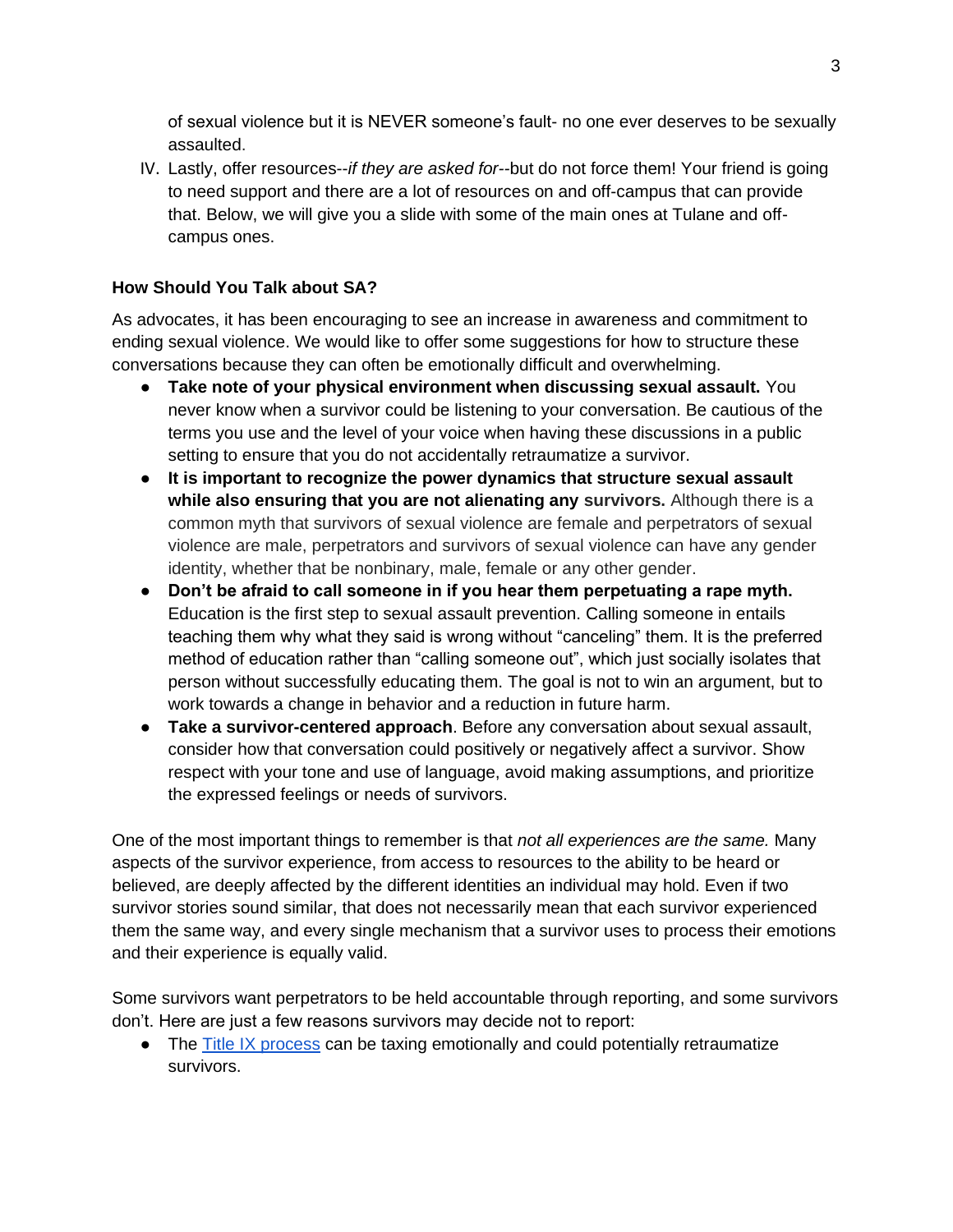- Individuals with marginalized identities (e.g. LGBTQ+, BIPOC communities) and those that fit outside the common narrative (e.g. men) often have a much different experience with legal/judicial systems from others, and are much less likely to achieve the results that they may be seeking
- Survivors may not want their friends and family to find out about their assault. LGBTQ+ survivors may not be "out."
- Survivors may know the perpetrator personally and not want to complicate their own relationships with other individuals in their lives.

Assuming that all survivors will want to go through a reporting process, perpetuates victimblaming and dismisses the different challenges that people may face when engaging in a process. It is completely valid and understandable for a survivor to decide that they do not want to report, and survivors do not owe it to anyone to report (or do anything else!)

It is important that as allies to survivors of sexual violence we have the right tools to avoid victim-blaming in conversations about sexual violence. Centering discussions on sexual violence is essential to ensuring survivors feel heard and validated in their experience.

The following are some suggestions on how to avoid victim-blaming:

- Do not insert your opinion/beliefs about what the survivor is doing/what they should be doing.
- Do not state how the survivor could have "prevented" their experience of sexual violence (i.e. if they didn't dress "provocatively," or if they weren't so "flirtatious," or if they didn't "drink so much," then they would not have been sexually assaulted). People cannot make themselves invulnerable to sexual violence and it is not anyone's responsibility to prevent someone else from choosing to sexually assault them.
- Do not assume that victims/survivors could have avoided being sexually assaulted if they were on a date/dating the perpetrators, or if they consented to some sexual activities but not others. Intimate partners are commonly the perpetrators of sexual violence and past sexual activity should never be assumed as consent to future sexual activity.
- Avoid defending perpetrators and inadvertently projecting blame onto survivors
	- Examples:
		- Defending a perpetrator who you know well and assuming that they have good character and wouldn't perpetrate sexual violence
		- Saying that the victim/survivor "must be exaggerating," so they "must not have actually been sexually assaulted"
		- Saying that the victim/survivor must be doing this for attention because the perpetrator is popular/well known
		- Saying that the victim/survivor "must feel insecure and want to gain attention and popularity" by reporting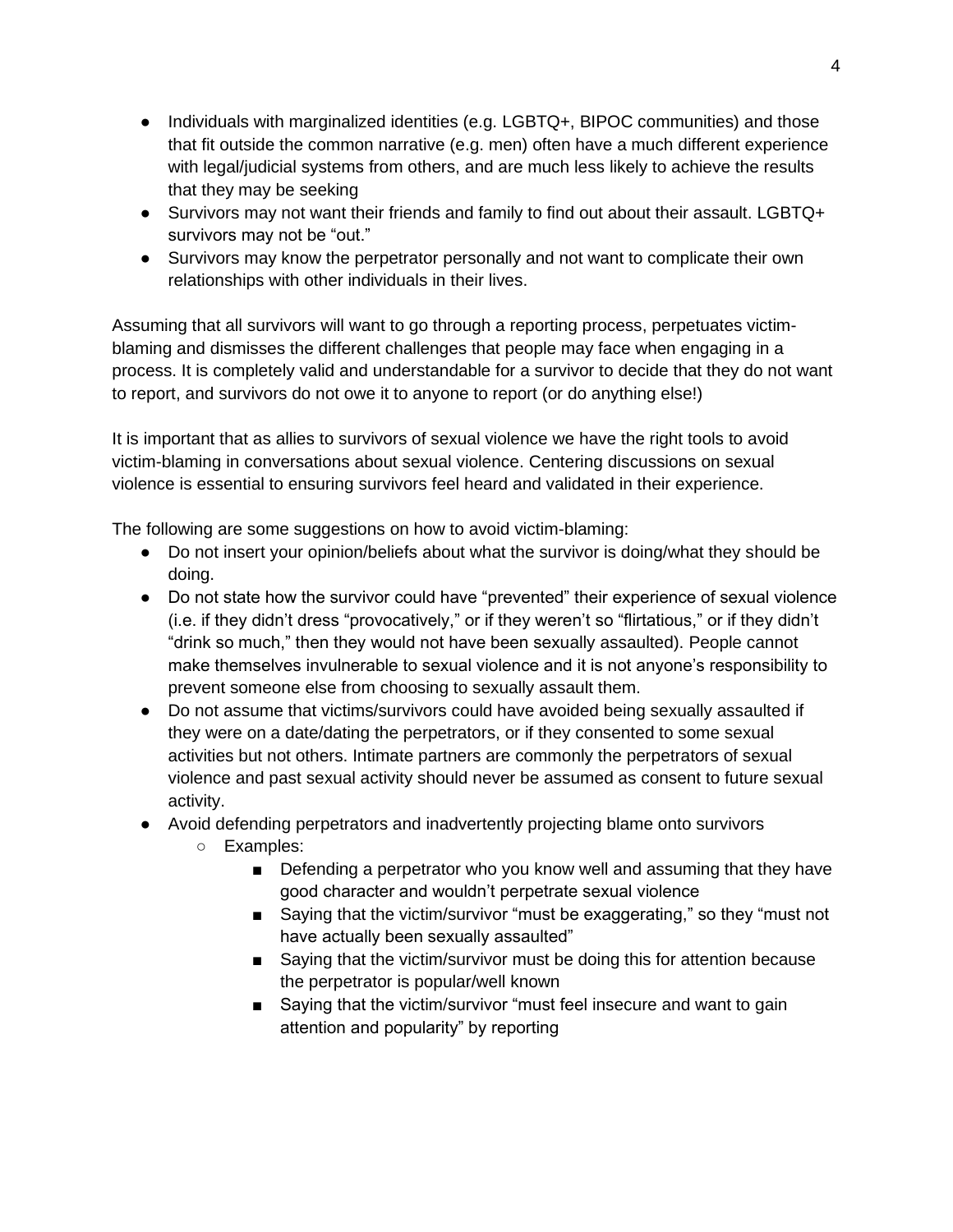# **What can YOU do?**

There is a palpable sense of frustration on campus as we all struggle to find a way to move forward. It is extremely difficult to resist the desire to act when faced with high statistics of sexual violence and insufficient support for survivors. That being said, it is essential to fight that sense of urgency, which is a tenant of white supremacy, and give this issue the time and thought it deserves. Before acting, pause and consider what the best thing to do for survivors is. Below are some survivor-centered things you can do to get involved with sexual assault prevention:

- Participate in continuous self-education. Education is crucial for sexual assault prevention. As SAPHEs, we participate in continuous education to ensure that we are informed, and we encourage y'all to do the same!
	- Online Modules
		- <https://evawintl.org/olti/>
	- Address from Tarana Burke, Founder of the #MeToo Movement
		- <https://youtu.be/50wz6Xm9VYs>
	- Futures without Violence: ANTI-RACISM AS VIOLENCE PREVENTION
		- <https://youtu.be/p0-hgvf3XSA>
	- Roots and Resistance
		- [https://www.youtube.com/watch?v=86sW-](https://www.youtube.com/watch?v=86sW-SK7yrk&ab_channel=LearningNetworkLearningNetwork)
		- [SK7yrk&ab\\_channel=LearningNetworkLearningNetwork](https://www.youtube.com/watch?v=86sW-SK7yrk&ab_channel=LearningNetworkLearningNetwork)
	- Navigating the New Title IX Highway at Tulane
		- <https://youtu.be/DGOuPgzQrVI>
	- Making a Title IX Disclosure at Tulane
		- <https://youtu.be/rFvZyWSw6sg>
	- All In Tulane
		- <https://allin.tulane.edu/>
	- Tulane Library Guide on Sexual Violence Prevention
		- <https://libguides.tulane.edu/svresource/html>
- Get involved with a local organization in New Orleans that provides support to survivors.
	- LaFASA is a Louisiana-based organization that provides prevention efforts and survivor support. You can find ways to get involved here:
		- <http://lafasa.org/main/volunteer>
		- The New Orleans Family Justice Center provides crisis services, legal support, advocacy support, forensic exams, and more to survivors of sexual and domestic violence. You can find ways to get involved here:<https://nofjc.org/volunteer-1>
		- Sexual Trauma Response and Awareness (STAR) provides advocacy, counseling, and legal services to survivors. You can find ways to get involved here:<https://star.ngo/work-with-us/>
- Join the All In Student Coalition- a coalition of Tulane students that meet monthly to plan sexual violence prevention iniatives for the Tulane campus community. Email Jennifer Hunt at [jhunt4@tulane.edu](mailto:jhunt4@tulane.edu) for more details on how to attend.
- Take the [Climate Survey](https://climatesurvey.tulane.edu/) when it comes out in January.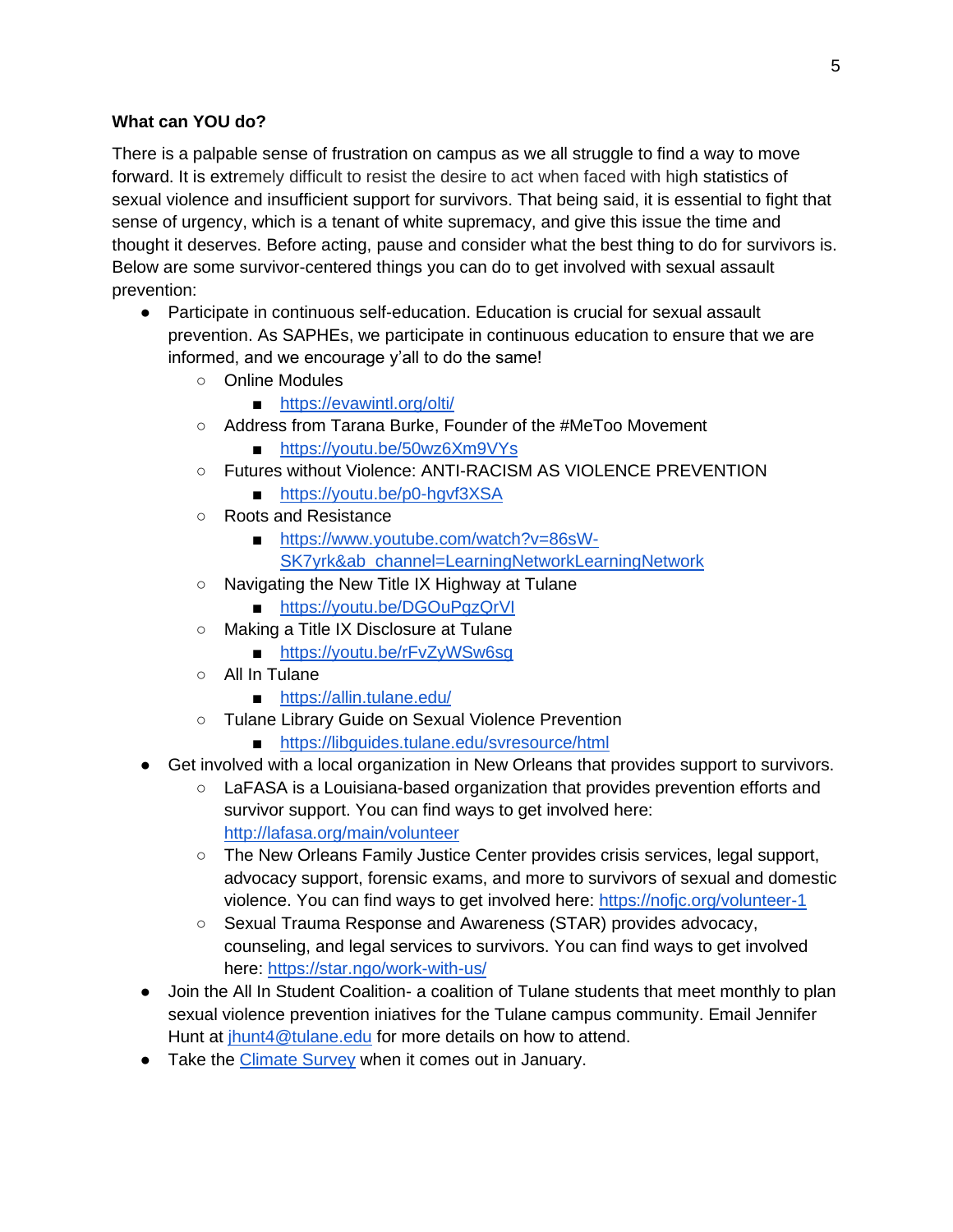# **Resources**

Below are resources that may be helpful for survivors. As we have learned and have established, resources do not always work. If you reach out to any of these resources and it does not feel effective, we highly encourage you to not settle for a resource that results in you feeling uncomfortable or worse. You can walk away, request a different care provider, or try another resource. As we said before: you are allowed to focus on yourself and your own healing journey and **do it all on your own terms**. If you would like more in-depth resource recommendations, have any questions regarding these resources, or just want support, call the SAPHE hotline: 504-654-9543.

- Confidentiality & Privacy of on-campus resources
	- Private (information that these resources need to share will be shared)
		- Case Management and Victim Support Services (CMVSS)
			- Main Office: LBC Suite G02
				- $0.504 314 2160$
			- Student Affairs Professional On Call
				- 24/7: 504-920-9900
		- Tulane University Police Department (TUPD)
			- 24/7 Emergency: 504-865-5911
			- 24/7 Non-Emergency: 504-865-5381
			- www.tulane.edu/police
		- Office of Student Conduct
			- LBC Suite G02
			- 504-865-5516
			- Reporting
				- [www.tulane.edu/concerns](http://www.tulane.edu/concerns)
			- Website
				- [www.conduct.tulane.edu](http://www.conduct.tulane.edu/)
		- Office of Institutional Equity
			- 1555 Poydras St., Suite 964
			- 504-865-4748 OR 504-862-8083
			- [www.hr.tulane.edu](http://www.hr.tulane.edu/)
		- Title IX Office
			- Jones Hall 308
			- Julia Broussard: 504-314-2897
			- [www.allin.tulane.edu](http://www.allin.tulane.edu/)
	- Confidential (will not share any information except in the case of emergencies)
		- Sexual Aggression Peer Hotline and Education (SAPHE)
			- 24/7: 504-654-9543
			- The Line
				- 24/7: 504-264-6074
			- The Counseling Center
				- 1st floor of Science and Engineering Lab Complex = the Diboll Complex (across from Reily Center)